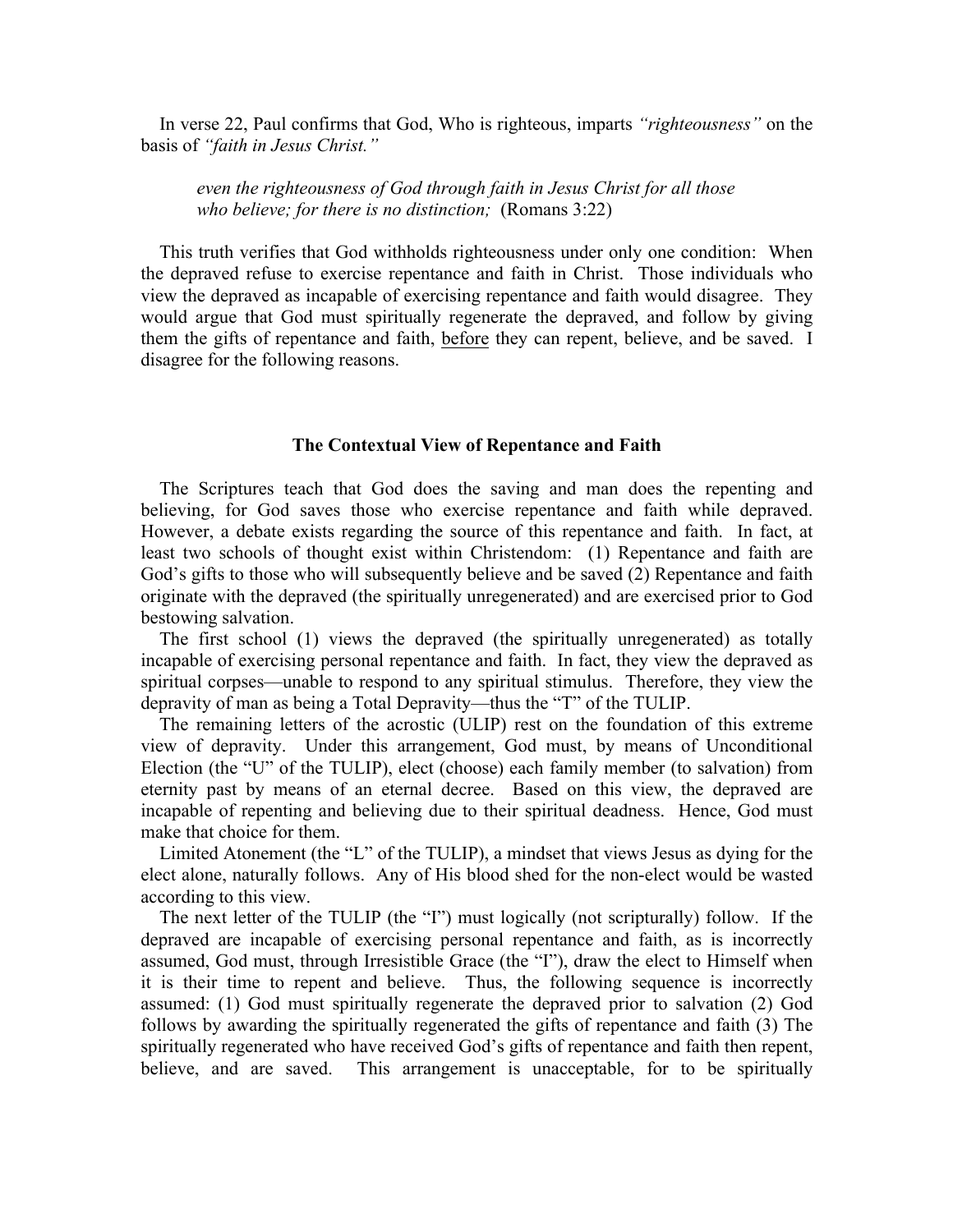regenerated is equivalent to being saved. So, according to this sequence, the believer is saved twice—a direct violation of the Scriptures.

 This system also necessitates that the elect persevere for the purpose of validating their election—thus the "P" of the TULIP, Perseverance of the Saints. Consequently, the TULIP leaves its followers lacking assurance of their salvation. After all, to what degree must one persevere to validate his election? The answer is unattainable due to the unscriptural nature of this system's dogma.

 Because the TULIP rests upon the foundation of the "T," Total Depravity, it rests upon shaky ground. Numerous Scriptures confirm that the depraved can recognize their lost state and, in turn, understand their need for a Savior. Adam and Eve (as mentioned earlier) are prime examples, for after sinning and becoming depraved *"*…*they knew that they were naked…"* (Genesis 3:7). Thus, *"*…*they sewed fig leaves together…"* to cover themselves due to their sin:

*Then the eyes of both of them were opened, and they knew that they were naked; and they sewed fig leaves together and made themselves loin coverings.* (Genesis 3:7)

Also Philippians 2:11, a passage addressed previously, states:

*that at the name of Jesus EVERY KNEE SHOULD BOW, of those who are in heaven, and on earth, and under the earth, and that every tongue should confess that Jesus Christ is Lord, to the glory of God the Father.* (Philippians 2:10-11)

 Many people who *"bow"* in this instance and *"confess that Jesus is Lord"* will be depraved (spiritually unregenerated), for *"every knee"* of mankind will *"bow"* instead of just some. The depraved will respond in this manner without being spiritually regenerated—negating the "T" of the TULIP, along with the other letters of the acrostic (ULIP), altogether.

 The subjects of repentance and faith must be perceived properly if God is to be perceived properly.

*For by grace you have been saved through faith; and that not of yourselves, it is the gift of God; not as a result of works, that no one should boast.* (Ephesians 2:8-9)

 Paul emphasizes that salvation is most definitely by God's *"grace"* (also reference Romans 3:24 and Titus 3:7). Paul also affirms that *"*…*the righteous man shall live by faith"* (Romans 1:17), a quote from Habakkuk 2:4.

 The word *"that"* in the phrase, *"and that not of yourselves"* (Ephesians 2:8), is a major source of contention between (1) People who view faith as God's gift and (2) People who perceive faith as originating with the depraved (the spiritually unregenerated—the lost). Individuals in the first camp view *"that"* as pointing to *"faith."* The second camp views *"that"* as pointing to *"saved."*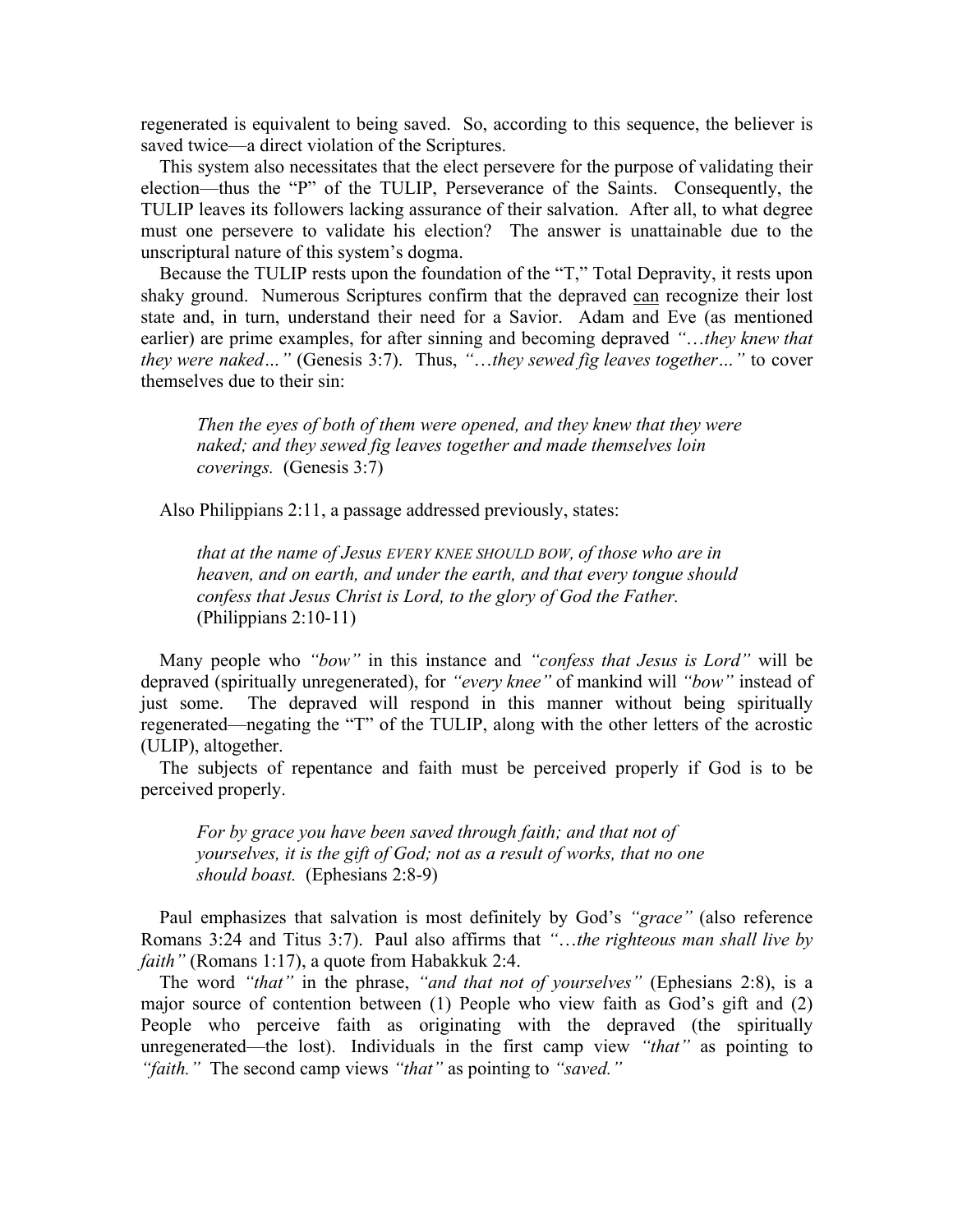The grammar of the Greek language offers the answer. The word *"that"* (in Ephesians 2:8) refers to *"saved"* because *"faith"* is a feminine noun and the demonstrative pronoun *"that"* is neuter—making it impossible for *"that"* to refer to *"faith."* Alford, F. F. Bruce, A. T. Robertson, W. E. Vine, Scofield, and additional Greek authorities agree according to Dave Hunt, in *What Love Is This?*, page  $452<sup>1</sup>$ . In addition, the following notation is written in the margin of the New American Standard Bible relating to *"that"* in Ephesians 2:8:

I.e., that salvation

 Even John Calvin believed that salvation rather than faith is the gift in Ephesians 2:8. On page 453 of *What Love Is This?*, Dave Hunt writes:

Calvin himself acknowledged, "But they commonly misinterpret this text, and restrict the word 'gift' to faith alone. But Paul...does not mean that faith is the gift of God, but that salvation is given to us by  $God....$ <sup> $"ii$ </sup>

 Yet, many individuals who view themselves as Calvinists would disagree with Calvin's interpretation of this passage! I find that amazing!

 Ephesians 2:9, when coupled with Ephesians 2:8, also confirms that salvation*,* not *"faith,"* is the *"gift."* Ephesians 2:9 applies:

*not as a result of works, that no one should boast.* (Ephesians 2:9)

 Paul is teaching that salvation *("saved"*—Ephesians 2:8) is *"not…a result of works…"* (Ephesians 2:9). Salvation is a *"gift"* (Ephesians 2:8) received by those who exercise *"faith"* (Ephesians 2:8) while depraved. Thus, one cannot work himself into a right standing with God. This truth is exactly what Paul teaches elsewhere. Read Romans 3:27-28, for example, realizing that *"justified"* points to salvation:

*Where then is boasting? It is excluded. By what kind of law? Of works? No, but by a law of faith. For we maintain that a man is justified by faith apart from works of the Law.* (Romans 3:27-28)

 Paul proves once again that we are *"justified"* (saved) *"apart from works"* (Romans 3:28). This truth is identical to what Paul conveys in Ephesians 2:8-9. Paul also confirms that *"boasting"* is *"excluded"* in such cases (Romans 3:27). Thus, to exercise *"faith"* while depraved is not a work. In fact, Paul contrasts *"faith"* and *"works"* on many occasions in the Scriptures. Consequently, choosing to exercise personal *"faith"* in the midst of one's depravity is not a meritorious deed. Paul teaches the same principle in Romans 4:5, contrasting *"work"* with believing:

*But to the one who does not work, but believes in Him who justifies the ungodly, his faith is reckoned as righteousness,* (Romans 4:5)